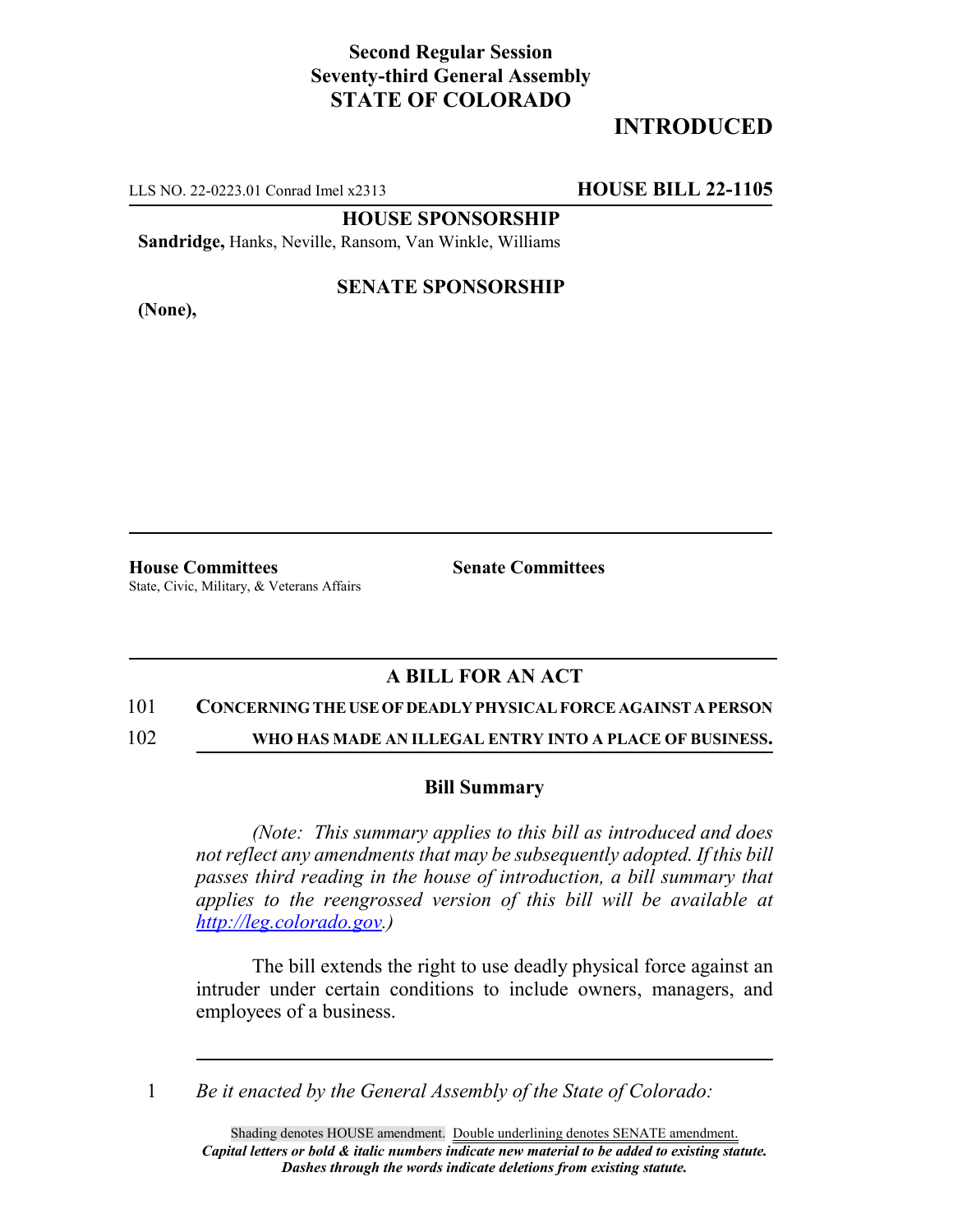**SECTION 1.** In Colorado Revised Statutes, 18-1-704.5, **amend** 2 (1), (2), (3), and (4) as follows:

 **18-1-704.5. Use of deadly physical force against an intruder.** (1) The general assembly hereby recognizes that the citizens of Colorado 5 have a right to expect absolute safety within their own homes AND PLACES OF BUSINESS.

 (2) Notwithstanding the provisions of section 18-1-704, any occupant of a dwelling AND ANY OWNER, MANAGER, OR EMPLOYEE OF A PLACE OF BUSINESS is justified in using any degree of physical force, including deadly physical force, against another person when that other person has made an unlawful entry into the dwelling OR PLACE OF BUSINESS; and when the occupant OR THE OWNER, MANAGER, OR EMPLOYEE has a reasonable belief that such other person has committed a crime in the dwelling OR PLACE OF BUSINESS in addition to the uninvited entry, or is committing or intends to commit a crime against a person or property in addition to the uninvited entry; and when the occupant OR 17 OWNER, MANAGER, OR EMPLOYEE reasonably believes that such THE other person might use any physical force, no matter how slight, against any occupant OF THE DWELLING OR OWNER, MANAGER, OR EMPLOYEE OF THE PLACE OF BUSINESS.

 (3) Any occupant of a dwelling AND ANY OWNER, MANAGER, OR EMPLOYEE OF A PLACE OF BUSINESS using physical force, including deadly 23 physical force, in accordance with the provisions of subsection  $(2)$  of this 24 section shall be IS immune from criminal prosecution for the use of such force.

 (4) Any occupant of a dwelling AND ANY OWNER, MANAGER, OR EMPLOYEE OF A PLACE OF BUSINESS using physical force, including deadly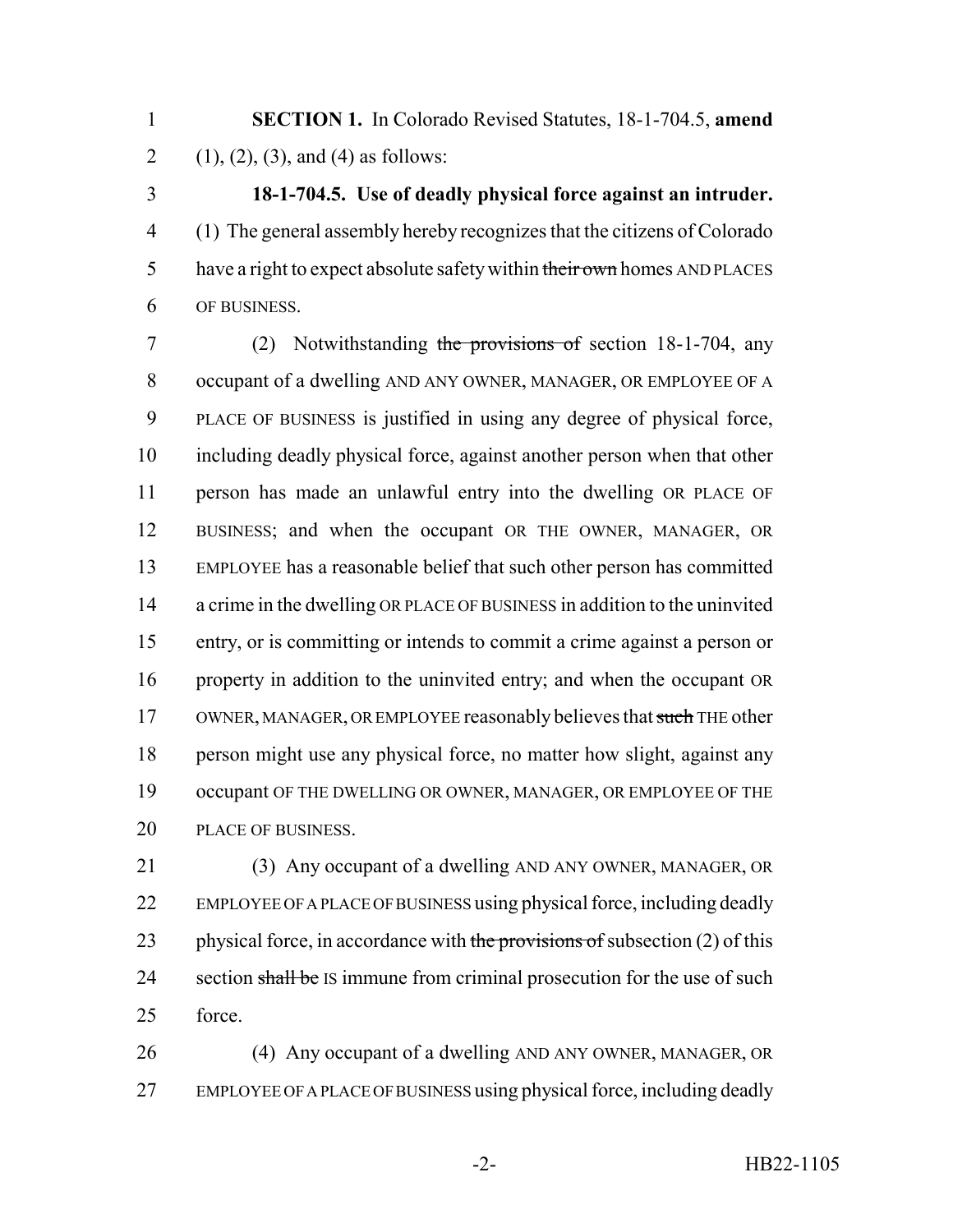1 physical force, in accordance with the provisions of subsection  $(2)$  of this 2 section shall be IS immune from any civil liability for injuries or death resulting from the use of such force.

 **SECTION 2.** In Colorado Revised Statutes, 18-1-704, **amend** (2) introductory portion as follows:

 **18-1-704. Use of physical force in defense of a person - definitions.** (2) EXCEPT AS DESCRIBED IN SECTION 18-1-704.5, deadly physical force may be used only if a person reasonably believes a lesser degree of force is inadequate and:

 **SECTION 3.** In Colorado Revised Statutes, **amend** 18-1-705 as follows:

 **18-1-705. Use of physical force in defense of premises.** A person in possession or control of any building, realty, or other premises, or a person who is licensed or privileged to be thereon, is justified in using reasonable and appropriate physical force upon another person when and to the extent that it is reasonably necessary to prevent or terminate what he OR SHE reasonably believes to be the commission or attempted commission of an unlawful trespass by the other person in or upon the building, realty, or premises. However, he OR SHE may use deadly PHYSICAL force only in defense of himself OR HERSELF or another 21 as described in section 18-1-704 SECTIONS 18-1-704 AND 18-1-704.5, or when he OR SHE reasonably believes it necessary to prevent what he OR SHE reasonably believes to be an attempt by the trespasser to commit first degree arson.

 **SECTION 4.** In Colorado Revised Statutes, **amend** 18-1-706 as follows:

**18-1-706. Use of physical force in defense of property.** A